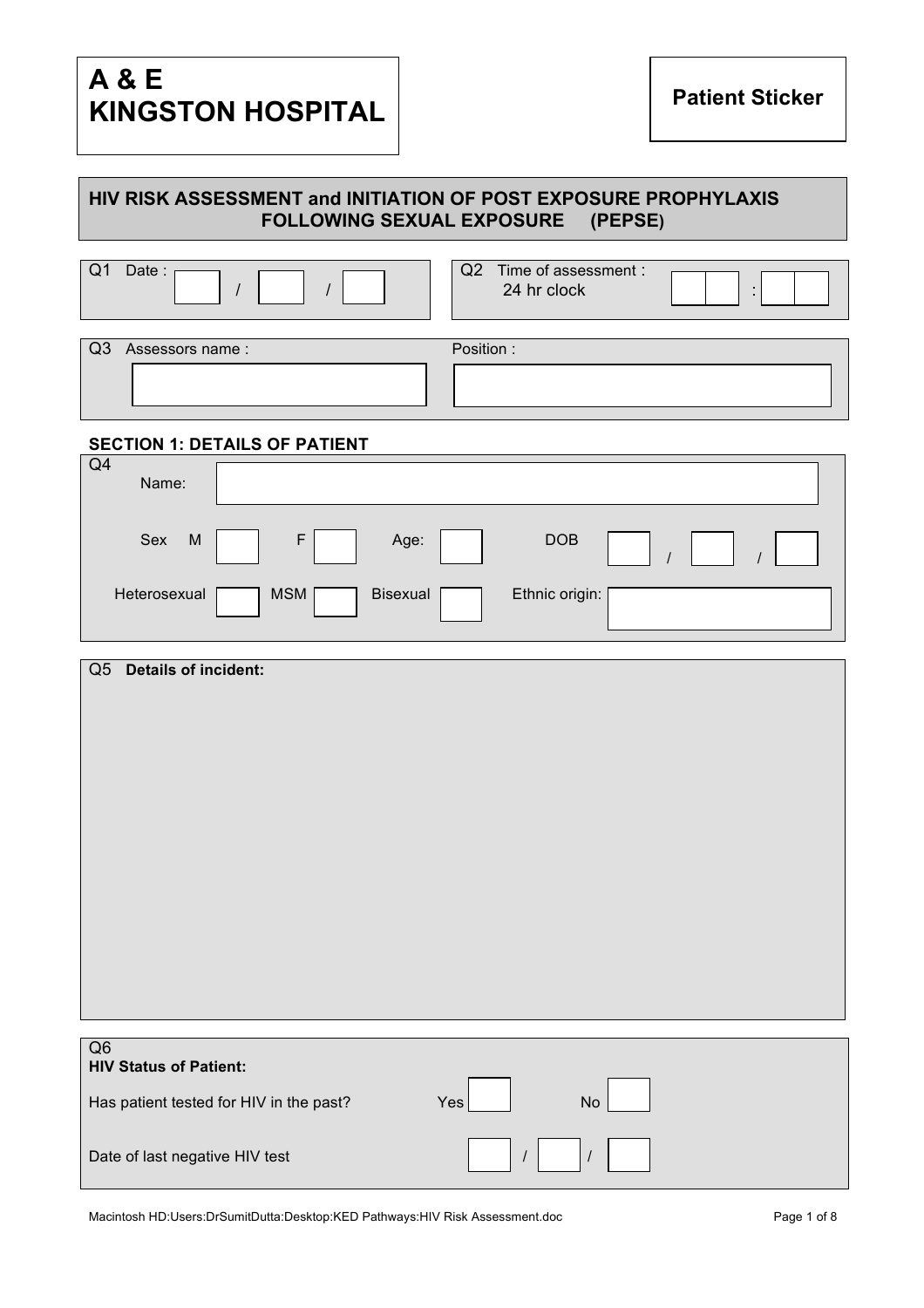| Date of exposure:                                                               | <b>Time of Exposure:</b> |             | <b>Hours since exposure:</b>                                                                              |                      |                |
|---------------------------------------------------------------------------------|--------------------------|-------------|-----------------------------------------------------------------------------------------------------------|----------------------|----------------|
|                                                                                 |                          |             |                                                                                                           |                      |                |
|                                                                                 |                          |             | If MORE THAN 72 HOURS after exposure<br>do not give PEPSE unless DISCUSSED<br>WITH ON CALL GUM CONSULTANT |                      |                |
| <b>Sexual exposure</b>                                                          | <b>Please circle</b>     |             | <b>Condom Use</b>                                                                                         | <b>Please circle</b> |                |
| Consensual                                                                      | Yes                      | <b>No</b>   | None                                                                                                      | Yes                  | <b>No</b>      |
| Non consensual                                                                  | Yes                      | <b>No</b>   | Broke / Split                                                                                             | <b>Yes</b>           | <b>No</b>      |
| Single exposure / penetration                                                   | Yes                      | <b>No</b>   | Removed                                                                                                   | Yes                  | N <sub>o</sub> |
| Multiple exposures / penetration                                                | Yes                      | <b>No</b>   | Not known                                                                                                 | Yes                  | <b>No</b>      |
| Single partner                                                                  | Yes                      | <b>No</b>   | Other details                                                                                             |                      |                |
| Multiple partners                                                               | Yes                      | <b>No</b>   |                                                                                                           |                      |                |
| <b>Type of Exposure</b>                                                         |                          | <b>Tick</b> | <b>Type of Exposure</b>                                                                                   |                      | <b>Tick</b>    |
| Receptive anal (anus penetrated by penis)                                       |                          |             | Receptive oral sex (mouth penetrated by<br>penis) with ejaculation                                        |                      |                |
| Insertive anal (penis inserted into anus)                                       |                          |             | Receptive oral sex without ejaculation                                                                    |                      |                |
| Receptive vaginal sex (vagina penetrated by penis)                              |                          |             | Splash of semen into eye                                                                                  |                      |                |
| Insertive vaginal sex (penis inserted into vagina)                              |                          |             | Cunnilingus (mouth to vulva/vagina)                                                                       |                      |                |
| Additional risks related to exposure (Including menstruation, trauma, bleeding) |                          |             |                                                                                                           |                      |                |
|                                                                                 |                          |             |                                                                                                           |                      |                |
|                                                                                 |                          |             |                                                                                                           |                      |                |
|                                                                                 |                          |             |                                                                                                           |                      |                |

| Q <sub>8</sub><br>Partner(s) Known |                              |     | unknown   |                            | multiple partners                       |   |     |           |
|------------------------------------|------------------------------|-----|-----------|----------------------------|-----------------------------------------|---|-----|-----------|
| Name(s)                            |                              |     |           |                            | M                                       | F |     |           |
| Age                                |                              |     |           |                            |                                         |   |     |           |
| Ethnic origin                      |                              |     |           |                            |                                         |   |     |           |
|                                    |                              | Y/N | <b>NK</b> |                            |                                         |   | Y/N | <b>NK</b> |
| Details of<br><b>Risk sexual</b>   | Heterosexual                 |     |           | IVDU and needle sharing    |                                         |   |     |           |
| Partner(s)                         | <b>Bisexual</b>              |     |           |                            | Native of Sub Saharan Africa or SE Asia |   |     |           |
|                                    | <b>MSM</b>                   |     |           |                            |                                         |   |     |           |
|                                    | Known HIV<br><b>POSITIVE</b> |     |           | Date of last HIV neg test: |                                         |   |     |           |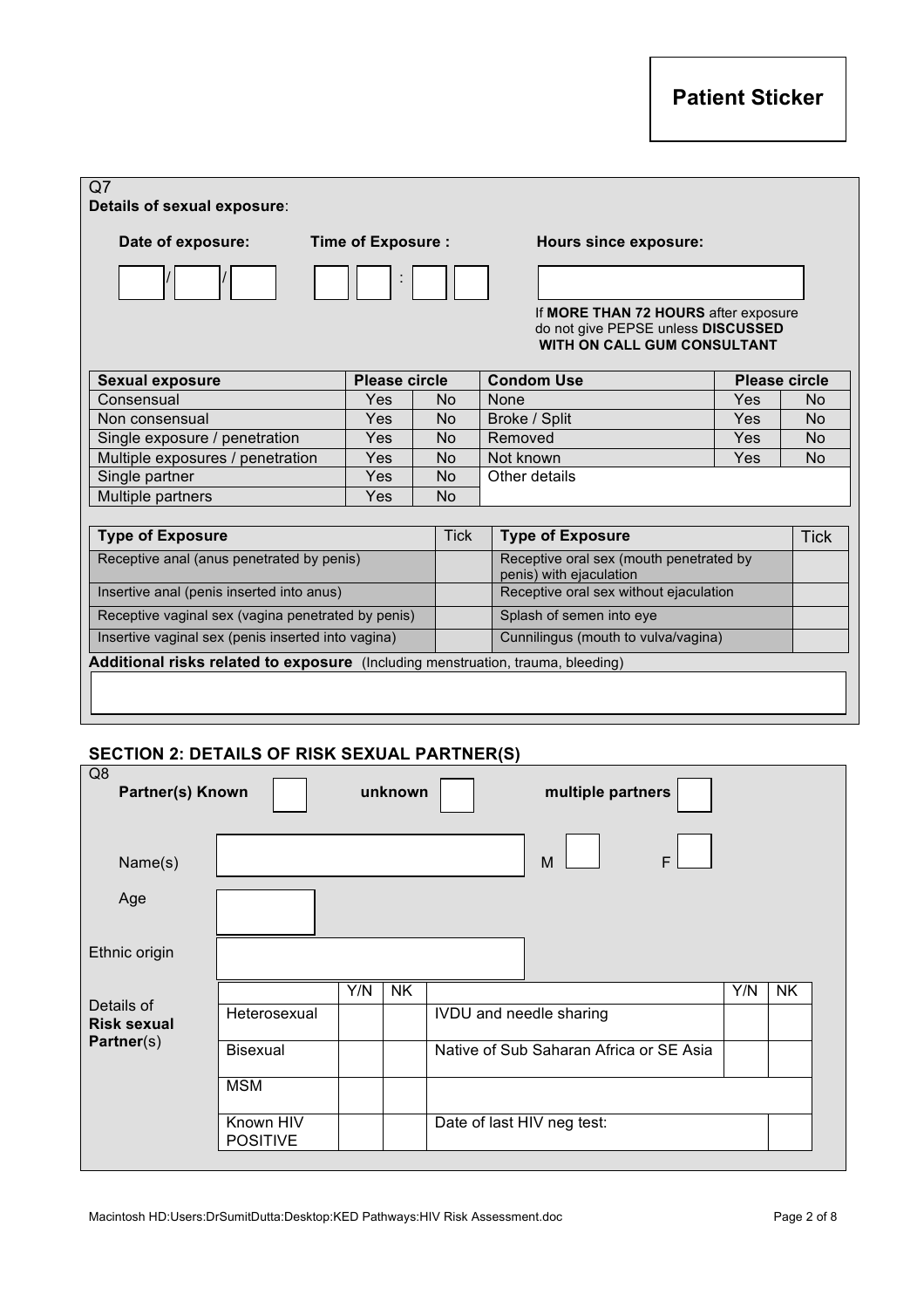# **SECTION 3: HIV RISK ASSESSMENT FOR STARTING PEPSE**

|                                                                          | <b>RISK PARTNER</b><br><b>KNOWN</b>                        | <b>RISK PARTNER UNKNOWN HIV STATUS</b>                                               |                                 |  |  |  |
|--------------------------------------------------------------------------|------------------------------------------------------------|--------------------------------------------------------------------------------------|---------------------------------|--|--|--|
|                                                                          | <b>HIV POSITIVE</b>                                        | <b>From Higher Risk Group</b><br>Homosexual / Bisexual, IVDU<br>Sub Saharan Africa   | <b>Not From High risk Group</b> |  |  |  |
| Receptive anal (anus<br>penetrated by penis)                             | <b>Recommended</b>                                         | Recommended                                                                          | <b>Consider</b>                 |  |  |  |
| Insertive anal (penis<br>inserted into anus)                             | <b>Recommended</b>                                         | Consider                                                                             | Not recommended                 |  |  |  |
| Receptive vaginal sex<br>(vagina penetrated by<br>penis)                 | Recommended                                                | <b>Consider</b>                                                                      | Not recommended                 |  |  |  |
| Insertive vaginal sex (penis<br>inserted into vagina)                    | Recommended                                                | <b>Consider</b>                                                                      | Not recommended                 |  |  |  |
| Receptive oral sex (mouth<br>penetrated by penis) with<br>ejaculation    | <b>Consider</b>                                            | Consider                                                                             | Not recommended                 |  |  |  |
| Splash of semen into eye                                                 | <b>Consider</b>                                            | <b>Consider</b>                                                                      | Not recommended                 |  |  |  |
| Receptive oral sex (mouth<br>penetrated by penis)<br>without ejaculation | Not recommended                                            | Not recommended                                                                      | Not recommended                 |  |  |  |
| Cunnilingus (mouth to<br>vulva/vagina)                                   | Not recommended                                            | Not recommended                                                                      | Not recommended                 |  |  |  |
|                                                                          |                                                            | Risk may be increased and PEPSE would be indicated in the presence of the following: |                                 |  |  |  |
| Sexual assault                                                           | 1. Blood loss at time of exposure - menstrual or traumatic |                                                                                      |                                 |  |  |  |
| 2.                                                                       |                                                            |                                                                                      |                                 |  |  |  |

- 
- **3. Multiple exposures**
- **4. Multiple partners 5. Concurrent STI**

| Q9. Is PEPSE to be: Recommended |                   | <b>Complete all PEPSE protocol</b>                                           |
|---------------------------------|-------------------|------------------------------------------------------------------------------|
|                                 | <b>Considered</b> | <b>Call on call GUM/HIV consultant</b><br><b>Complete all PEPSE protocol</b> |
|                                 | Not recommended   | Complete section 4 and 6 only<br>Take serum save only                        |

### **SECTION 4: HEPATITIS RISK ASSESSMENT**

| <b>Q10. PATIENT HEP B IMMUNISATION STATUS</b> |  | <b>Q11. PARTNER HEPATITIS STATUS</b> |               |  |
|-----------------------------------------------|--|--------------------------------------|---------------|--|
| Hepatitis B Immunisation course completed     |  | Hepatitis B surface antigen positive | Yes / No / NK |  |
| Hepatitis B Immunisation course incomplete    |  | Hepatitis C antibody positive        | Yes / No / NK |  |
| Never immunised                               |  |                                      |               |  |
| Not known                                     |  |                                      |               |  |

Following sexual exposure all patients may be at risk for hepatitis B transmission. Please follow the actions in the table below and administer prophylaxis as appropriate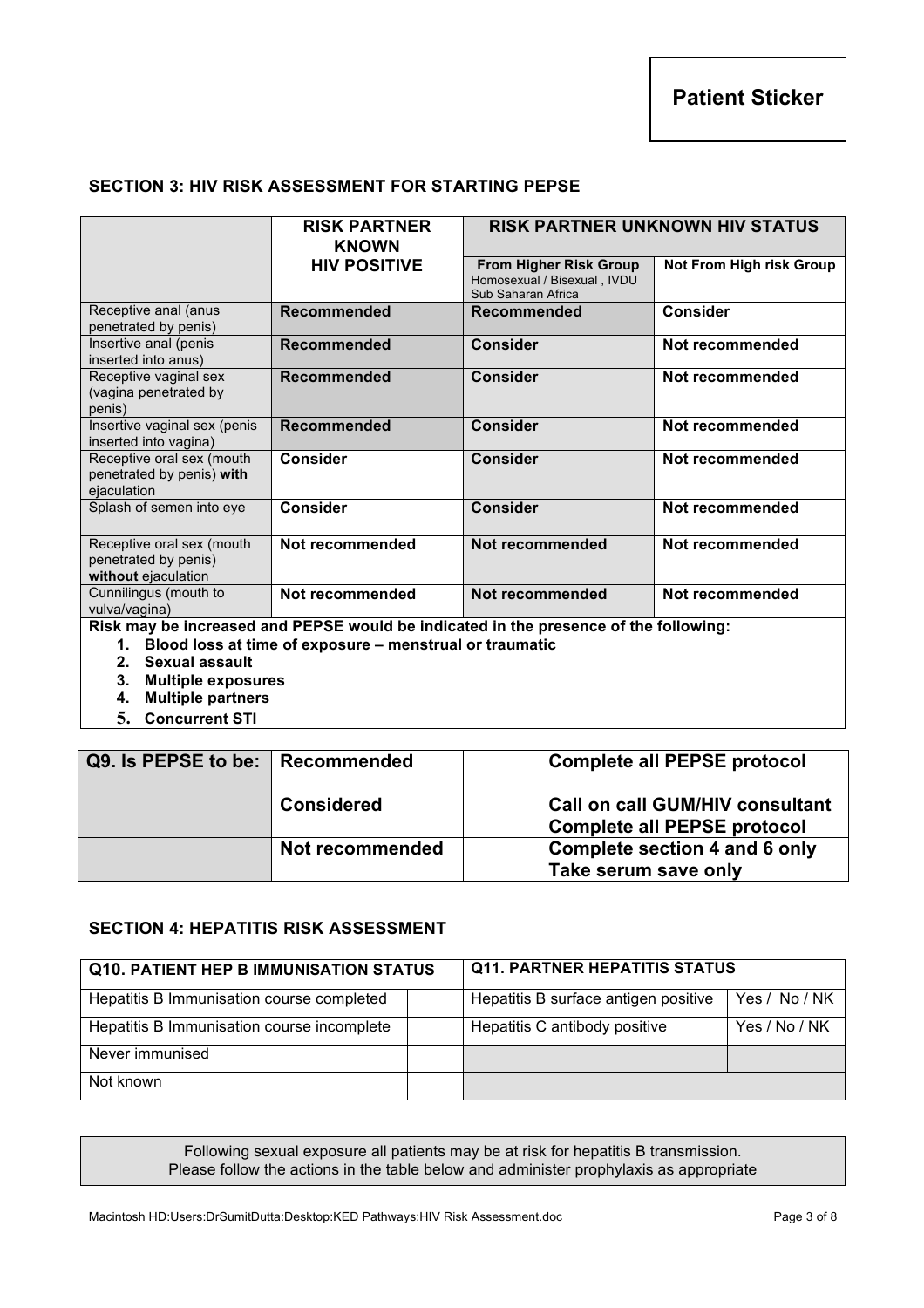| <b>HBV PROPHYLAXIS FOR SEXUAL EXPOSURE INCIDENTS</b>                                            |                                                                   |                                      |  |  |  |  |  |
|-------------------------------------------------------------------------------------------------|-------------------------------------------------------------------|--------------------------------------|--|--|--|--|--|
| HBV status of person exposed                                                                    | <b>HbsAg positive source</b>                                      | Unknown source                       |  |  |  |  |  |
| Single dose vaccine or never<br>vaccinated                                                      | Accelerated course of HB<br>vaccine*<br>HBIG x 1 **               | Accelerated course of HB<br>vaccine* |  |  |  |  |  |
| >2 doses HB vaccine pre-<br>exposure<br>(Anti-HBs not known)                                    | One dose of HB vaccine followed<br>by second dose one month later | One dose of HB vaccine               |  |  |  |  |  |
| Known responder to HB vaccine<br>$(Anti-HBs > 10miU/ml)$                                        | Booster dose of HB vaccine                                        | Booster dose of HB vaccine           |  |  |  |  |  |
| Known non-responder to HB<br>vaccine<br>(Anti-HBs <10 miU/ml)<br>2-4 months post - immunisation | HBIG $x 1$ **<br>Booster dose of HB vaccine                       | Booster dose of HB vaccine           |  |  |  |  |  |

An accelerated course of vaccine consists of doses spaced at 0, 1 and 3 weeks A booster must be given at 12 months to those continuing risk of exposure to HBV<br>A HEIG to be obtained from consultant microbiologist on duty.

HBIG to be obtained from consultant microbiologist on duty

### **If Hep B vaccine or HBIG required prescribe below:**

Hepatitis B vaccine 1ml i.m | | Dr Signature

Immunoglobulin HBIG 500 units Vax label Vax label Given by

# **SECTION 5: TO BE COMPLETED BY DOCTOR PRESCRIBING PEPSE**

### **Step 1**

Advise patients that after a **high risk unprotected sexual exposure,** PEPSE taken **within 72 hours**, may reduce the risk of HIV Seroconversion by up to 80%.

Treatment must be taken for 1 month and patients will need to attend the Wolverton Clinic for follow-up weekly during treatment and at 3 months following completion of PEPSE.

| <b>PEPSE</b> appropriate                              | Yes | <b>No</b> |           |
|-------------------------------------------------------|-----|-----------|-----------|
| Is the risk partner currently taking anti-retrovirals | Yes | No        | <b>NK</b> |
| Is the <b>patient</b> on any interacting medications  | Yes | <b>No</b> |           |
| List patient's current medication                     |     |           |           |
| <b>KEY DRUG INTERACTIONS WITH PEP</b>                 |     |           |           |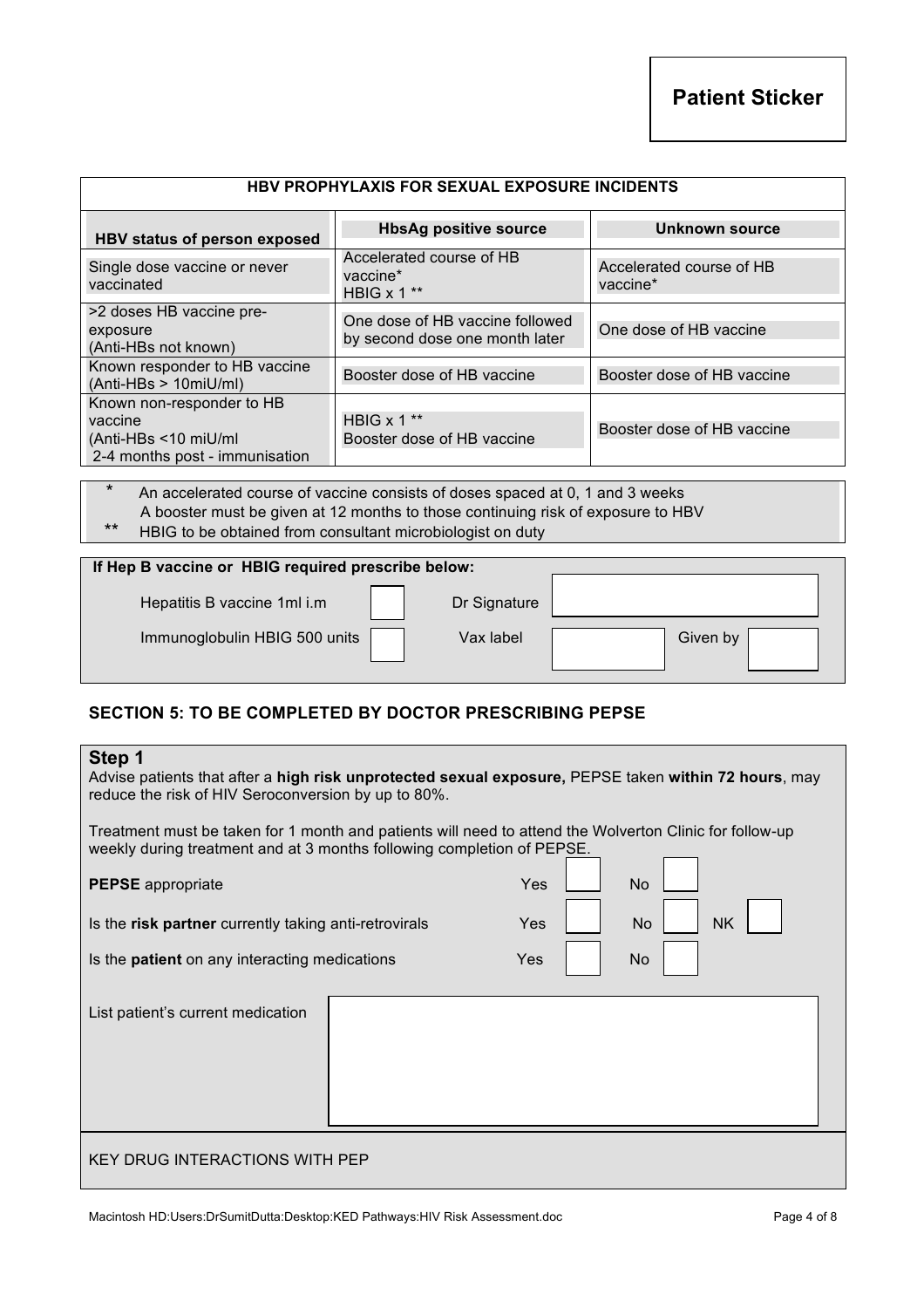| <b>Truvada</b>                                                       |                                                                                                        |                                                                                         | <b>Kaletra</b>                                                                             |                                                                       |                                                                                                    |  |  |  |  |
|----------------------------------------------------------------------|--------------------------------------------------------------------------------------------------------|-----------------------------------------------------------------------------------------|--------------------------------------------------------------------------------------------|-----------------------------------------------------------------------|----------------------------------------------------------------------------------------------------|--|--|--|--|
| <b>No</b><br>significant<br>drug                                     | Alprazolam<br>Amiodorone<br><b>Anticancer</b>                                                          | Cisapride<br>Carbamezipine<br><b>Digoxin</b>                                            | <b>Fluticasone</b><br>inhalers & nasal<br>sprays                                           | Midazolam/<br>Triazolam<br><b>Phenobarbital</b>                       | <b>Rosuvastatin</b><br><b>Simvastatin</b><br><b>Sildenafil</b>                                     |  |  |  |  |
| <b>interactions</b>                                                  | drugs<br><b>Astemizole</b><br><b>Bupropion</b><br>Calcium<br>channel<br>blockers                       | <b>Ergot alkaloids</b><br><b>Ecstasy</b><br>Ethinyloesradiol<br>(contraceptive<br>pill) | (flixotide,<br>seretide,<br>flixonase)<br><b>GBL/GHB</b><br>Levonorgesterol<br>(levonelle) | Phenytoin<br><b>Pimozide</b><br><b>Rifampicin</b><br><b>Rifabutin</b> | <b>St Johns</b><br>Wort<br><b>Tadalafil</b><br><b>Terfinadine</b><br>Vardenafil<br><b>Warfarin</b> |  |  |  |  |
|                                                                      | <b>NK</b><br>Yes<br><b>No</b><br>Does patient have severe renal impairment?<br>$(eGFR < 50$ mls / min) |                                                                                         |                                                                                            |                                                                       |                                                                                                    |  |  |  |  |
| IF FEMALE: risk of pregnancy                                         |                                                                                                        |                                                                                         |                                                                                            |                                                                       |                                                                                                    |  |  |  |  |
| Last menstrual period                                                |                                                                                                        |                                                                                         |                                                                                            |                                                                       |                                                                                                    |  |  |  |  |
| Current contraception                                                |                                                                                                        |                                                                                         |                                                                                            | NB Kaletra reduces efficacy of COCP & POP                             |                                                                                                    |  |  |  |  |
| Is there risk of pregnancy?                                          | <b>Needs Emergency Contraception?</b>                                                                  | Give double dose of levonelle if Px PEP or IUD                                          | Yes<br>Yes                                                                                 | <b>No</b><br>No                                                       |                                                                                                    |  |  |  |  |
|                                                                      |                                                                                                        |                                                                                         |                                                                                            | Perform PT                                                            |                                                                                                    |  |  |  |  |
|                                                                      |                                                                                                        |                                                                                         | Result PT<br>Pos                                                                           | <b>Neg</b>                                                            |                                                                                                    |  |  |  |  |
| If YES to any part of Step 1, discuss with on call GUM/HIVConsultant |                                                                                                        |                                                                                         |                                                                                            |                                                                       |                                                                                                    |  |  |  |  |

| Step 2<br>Advise patients:<br>a) Risk of HIV acquisition from this exposure (see appendix)      | Please tick |
|-------------------------------------------------------------------------------------------------|-------------|
| b) Evidence and efficacy of PEPSE (up to 80% reduction)<br>c) PEPSE is an unlicensed indication |             |
| d) Short-term side effects of PEPSE (e.g.diarrhoea)                                             |             |
| e) Unknown long-term side effects of PEPSE                                                      |             |
| f) 4-week course of treatment / strict adherence to dosing – no treatment interruptions         |             |
| Macintosh HD: Users: DrSumitDutta: Desktop: KED Pathways: HIV Risk Assessment.doc               | Page 5 of 8 |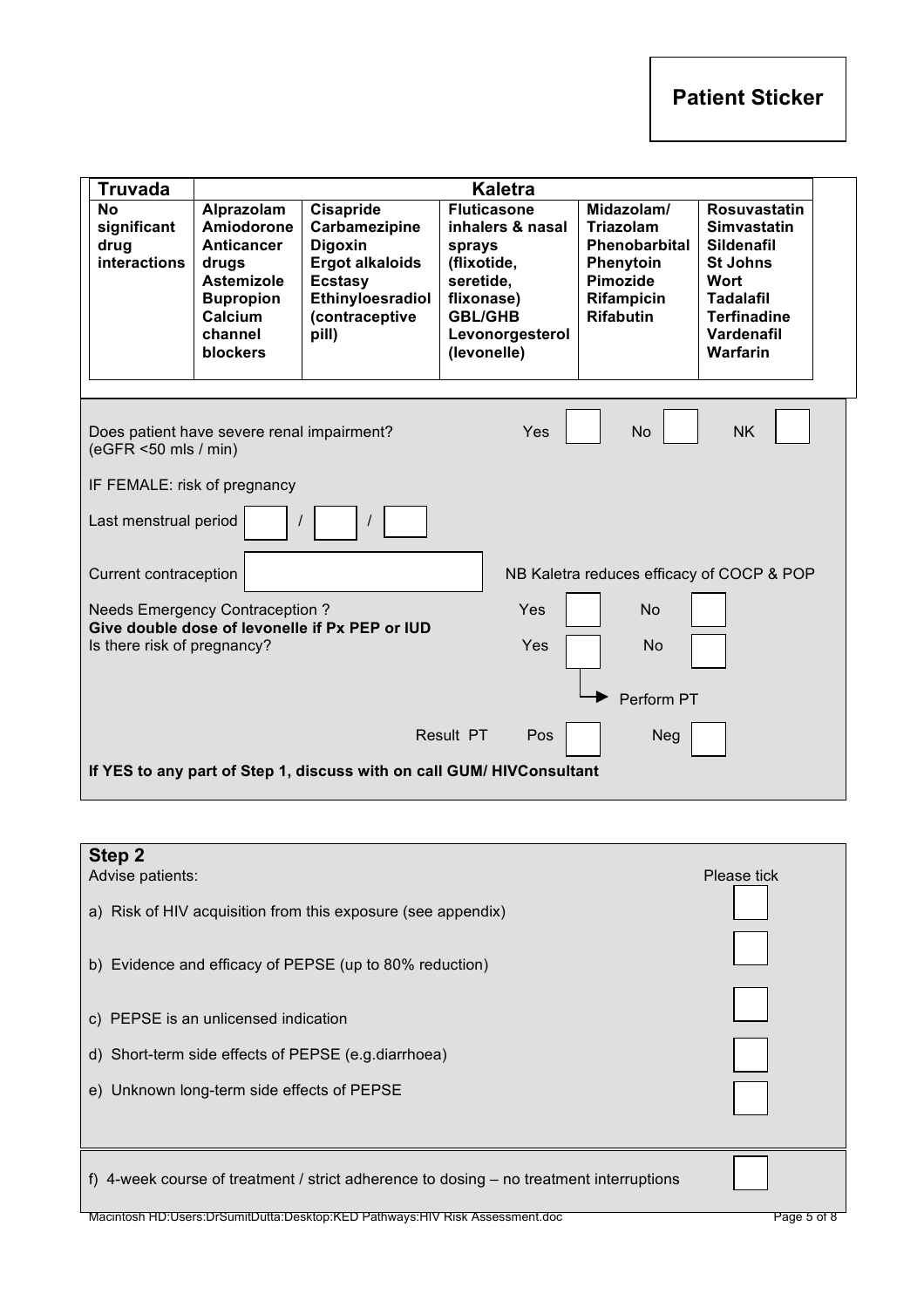# **Patient Sticker**

| g) Follow-up during PEPSE weekly and at 3 months following completion of PEPSE         |  |
|----------------------------------------------------------------------------------------|--|
| h) Protected SI during PEPSE and for following 3 months until result of HIV test known |  |

| Step 3                                                                                         |           |                       |  |  |
|------------------------------------------------------------------------------------------------|-----------|-----------------------|--|--|
| Is PEPSE to be prescribed<br>Yes                                                               | <b>No</b> | Dr<br>Signature       |  |  |
| PEPSE PRESCRIBED (5 day starter pack)                                                          |           |                       |  |  |
| a) Truvada 1 tablet daily<br>Kaletra 2 tablets twice daily                                     | Yes / No  | <b>Other PEPSE Px</b> |  |  |
| b) Domperidone                                                                                 | Yes / No  |                       |  |  |
| c) Loperamide                                                                                  | Yes / No  |                       |  |  |
| Given information leaflets in the starter pack on side effects of the medication<br>Yes<br>No. |           |                       |  |  |
| <b>Time PEPSE started</b><br>÷                                                                 |           |                       |  |  |
| Time interval between UPSI and starting PEPSE<br>÷                                             |           |                       |  |  |

# **Step 4 THE FOLLOWING BASELINE INVESTIGATION MUST BE TAKEN FOR PATIENTS STARTING PEPSE**

| <b>TEST</b>                                 | Tick | <b>TEST</b>                                            | <b>Tick</b> |
|---------------------------------------------|------|--------------------------------------------------------|-------------|
| <b>Full Blood Count</b>                     |      | <b>Hepatitis B core antibody</b>                       |             |
| <b>Liver Function Tests (including GGT)</b> |      | <b>Hepatitis B surface antigen</b>                     |             |
| <b>Urea, Creatinine and Electrolytes</b>    |      | Hepatitis B surface antibody (if previous vaccination) |             |
| HIV 1 & 2 antibodies                        |      | <b>Hepatits C IgG antibody</b>                         |             |
| Syphilis EIA IgG /M                         |      | <b>SERUM SAVE - If declines any serology tests</b>     |             |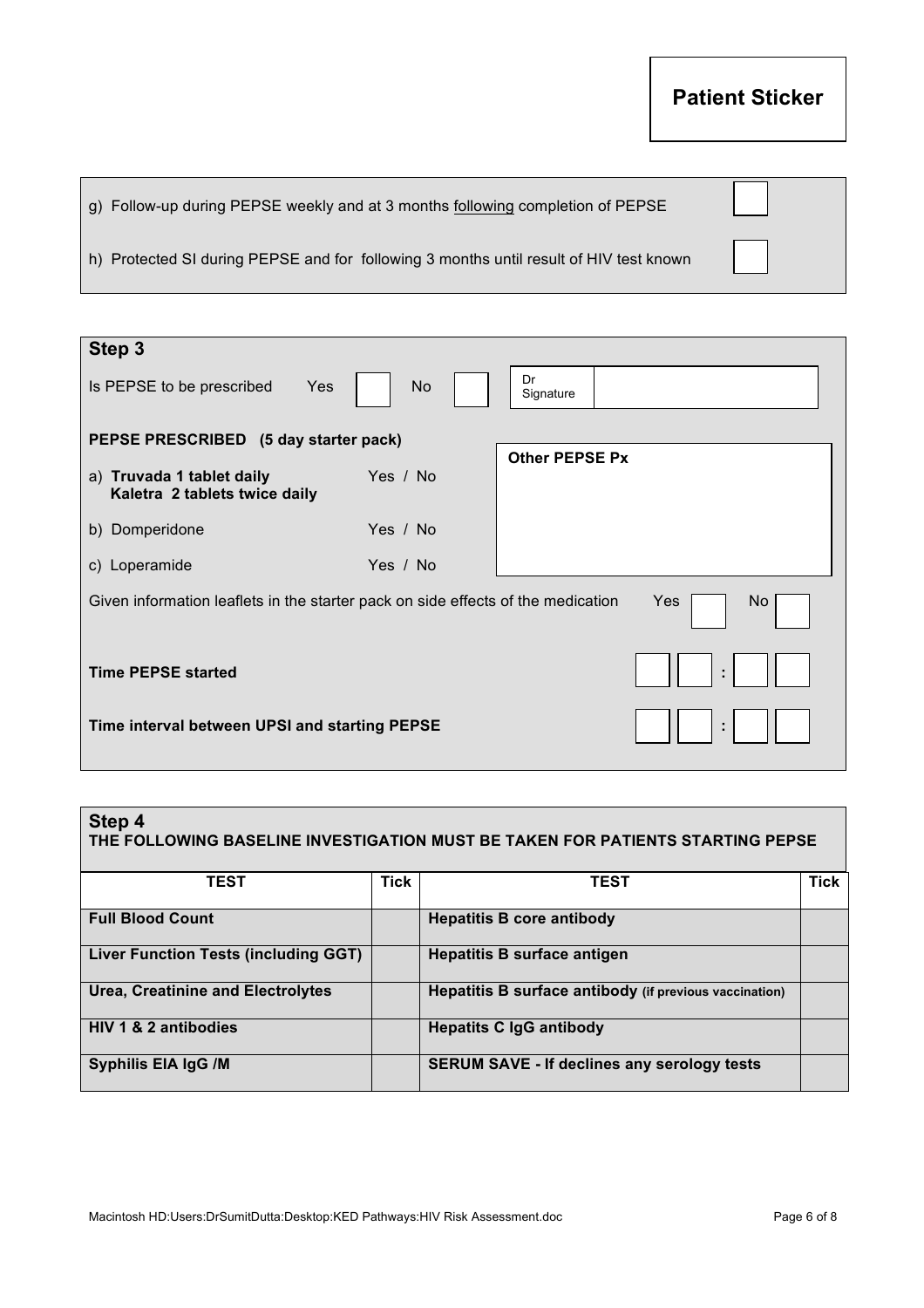| Step 5<br><b>FOLLOW UP</b>                                            |  |
|-----------------------------------------------------------------------|--|
| Advise patient to attend Wolverton Centre within 5 days to see Dr     |  |
| Given copy of this proforma to patient to take with them to Wolverton |  |
| Proforma faxed to Wolverton                                           |  |
| Given PEPSE leaflet                                                   |  |
|                                                                       |  |

Dr Signature

# WOLVERTON CENTRE CONTACT DETAILS

The Wolverton Centre for Sexual Health Kingston Hospital Galsworthy Road Kingston upon Thames KT2 7QB

Appointments & information 020 8974 9331 Secretaries 020 8934 2845<br>Fax 020 8481 0078 020 8481 0078

For further details see Sexual Health & HIV Services at WWW.kingstonhospital.nhs.uk